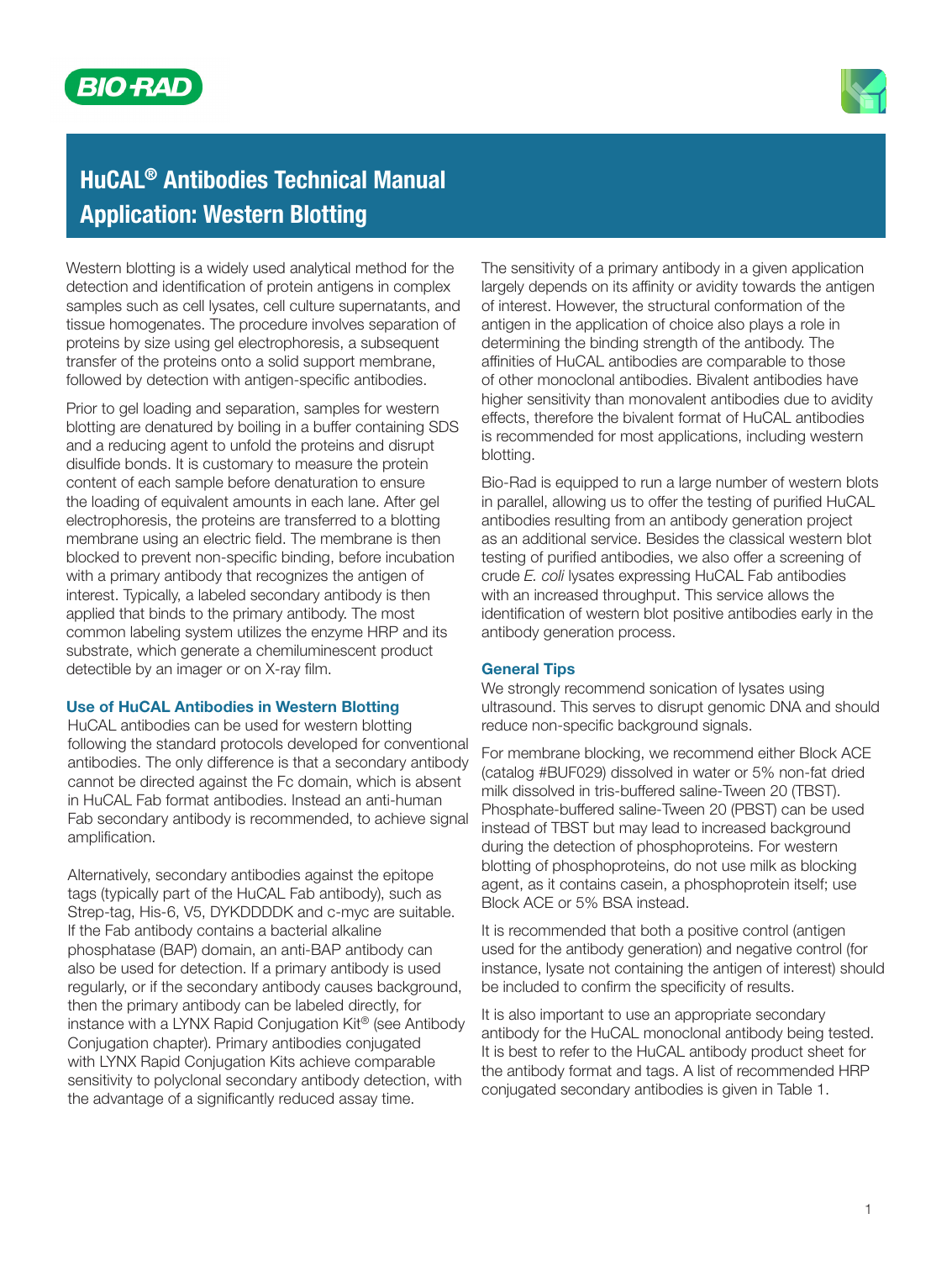When working with antibodies that have been labeled with a LYNX Rapid Conjugation Kit, we strongly recommend HISPEC Assay Diluent (catalog #BUF049) for antibody dilution.

It is necessary to test for optimal antibody concentration to achieve sensitivities and background levels equivalent to detection with the most favorable secondary antibodies. Colorimetric detection substrates can also be used instead of chemiluminescent detection.

Bio-Rad's Stain-Free Technology offers a fast and elegant way to detect proteins in a gel both before and after transfer, as well as total protein content on a blotting membrane without the need of additional protein staining for instance, Coomassie Brilliant Blue, Ponceau S.

## Table 1. Recommended HRP Conjugated Secondary Antibodies.

| <b>Secondary Antibody</b>                                    | Recommended<br><b>Diluton</b> | Catalog #       |
|--------------------------------------------------------------|-------------------------------|-----------------|
| Goat Anti-Human F(ab') <sub>2</sub> :HRP                     | 1:5,000                       | STAR126P        |
| Mouse Anti-Strep-Tag<br>Classic:HRP                          | 1:2,000-1:10,000              | <b>MCA2489P</b> |
| Mouse Anti-Histidine Tag:HRP                                 | 1:1,000-1:5,000               | MCA1396P        |
| Mouse Anti-Penta Histidine<br>Tag:HRP                        | 1:2,500-1:10,000              | <b>MCA5995P</b> |
| Mouse Anti-V5-Tag:HRP                                        | 1:500-1:1,000                 | <b>MCA1360P</b> |
| Human Anti-Bacterial Alkaline<br>Phosphatase:HRP             | 1:1,000-1:10,000              | <b>HCA275P</b>  |
| Rat Anti-DYKDDDDK Tag:HRP                                    | 1:100-1:1,000                 | MCA4764P        |
| Mouse Anti-c-Myc Tag:HRP                                     | 1:100-1:500                   | <b>MCA2200P</b> |
| TidyBlot <sup>™</sup> Western Blot<br>Detection Reagent: HRP | $1:40-1:400$                  | STAR209P        |

For other conjugates visit

bio-rad-antibodies.com/hucal-technical

# Protocol

- 1. Run the samples on SDS-PAGE and transfer proteins onto a blotting membrane (polyvinylidene fluoride (PVDF) or nitrocellulose). For initial testing, use 40 µg of cell lysate proteins or 100 ng of pure antigen.
- 2. Optional: Check protein transfer by staining the membrane with Ponceau S for 1 min. Completely destain the membrane by washing with distilled water.
- 3. Block the membrane with Block ACE (#BUF029) or 5% non-fat dried milk in TBST for 1 hr on a shaker at RT, or overnight at 4° C.
- 4. Rinse the membrane with TBST.
- 5. Dilute the primary HuCAL antibody in TBST with 1% non-fat dried milk and add to the membrane. The optimal concentration of HuCAL antibodies is typically between 1 and 10 µg/ml, but this must be determined empirically for each antibody. A concentration of 5 µg/ml is recommended as a starting point.
- 6. Incubate for 1 hr at RT on a shaker. Make sure that the membrane is completely immersed in the liquid.
- 7. Wash the membrane three times (3x) for 5 min per wash with a generous amount of TBST.
- 8. Add an appropriate enzyme-conjugated secondary antibody to the membrane. Goat Anti-Human  $F(ab')_2$ :HRP Antibody (#STAR126P) is recommended at a 1:5,000 dilution, either in TBST with 1% non-fat dried milk or in HISPEC Assay Diluent (cat. #BUF049).
- 9. Shake for 1 hr at RT.
- 10. Wash the membrane 3x for 5 min per wash with a generous amount of TBST.
- 11. Develop the membrane using Clarity™ Western ECL Blotting Substrate (Bio-Rad) according to the protocol. Capture the image with an imager such as ChemiDoc™ MP Imaging System or X-ray film.

# Examples



Fig. 1. Western blot analysis of HeLa cell lysate with Human Anti-Heat Shock Protein 8 (HSPA8) Antibody. Western blot analysis was performed by loading 25 µl HeLa lysate (lanes 2 and 3) and Precision Plus Protein™ Pre-stained Standards (lane 1) onto a AnykD™ Criterion™ TGX Stain-Free™ Gel. The gel was run under reducing conditions and proteins were transferred to a nitrocellulose membrane. Lane 2 was probed with Human Anti-HSPA8 Antibody, clone AbD28028 Fab-A-FH format, at a concentration of 10 µg/ml. Lanes 2 and 3 were then probed with secondary antibody Human Anti-Bacterial Alkaline Phosphatase:HRP Antibody, clone AbD25296\_hIgG2 (#HCA275P) at a dilution of 1:1,000. Visualization was carried out using the ChemiDoc™ MP Imaging System with an auto exposure. The western blot bands (red) and protein standards (green) have been pseudocolored. Fab-A-FH format is a bivalent bacterial alkaline phosphatase fusion antibody with DYKDDDDK- and His-6-tags.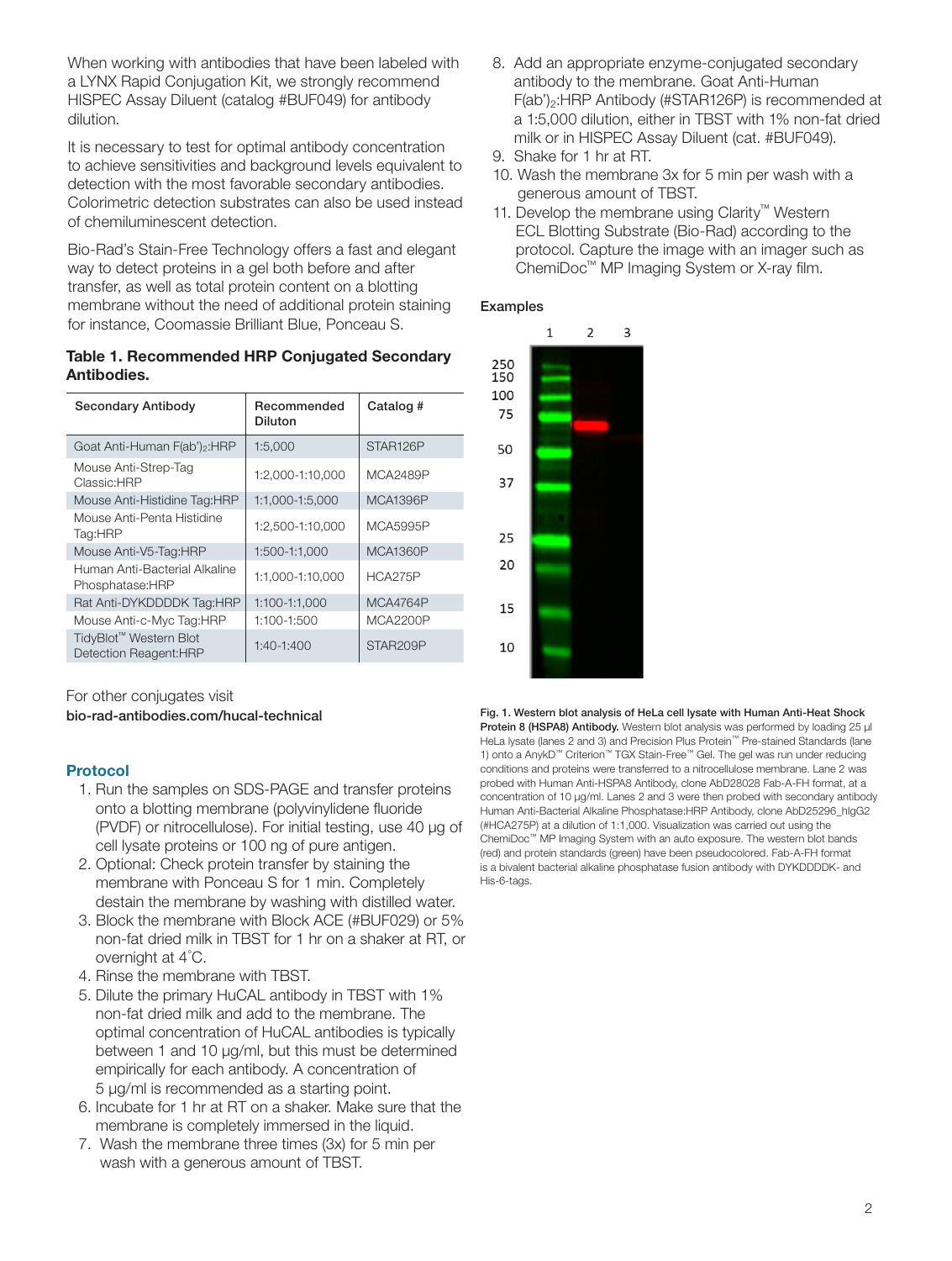

Fig. 2. Western blot analysis of two housekeeping proteins with different secondary antibodies. A, western blot analysis was performed by loading 25 µl MCF7 lysate (lanes 2-7) onto a AnykD Criterion TGX Stain-Free Gel. Precision Plus Protein Prestained Standards were run in lane 1. Lanes 2 and 3, and 5 and 6 were probed with Human Anti-HSPA4 Antibody, clone AbD23625\_hIgG1 (#HCA273) at 1.25 µg/ml (lanes 2 and 5) and 0.625 µg/ml (lanes 3 and 6). Lanes 2-4 were probed with TidyBlot Western Blot Detection Reagent:HRP (#STAR209P) at 1:200. Lanes 5-7 were probed with Goat Anti-Human IgG F(ab')<sub>2</sub>:HRP Antibody (#STAR126P) at 1:2,500. Visualization was carried out using the ChemiDoc MP Imaging System with an auto exposure. B, western blot analysis was performed by loading 25 µl Jurkat lysate (lanes 2-7) onto a AnykD Criterion TGX Stain-Free Gel. Precision Plus Protein Prestained Standards were run in lane 1. Lanes 2 and 3, and 5 and 6 were probed with Human Anti-GAPDH Antibody, clone AbD22549\_hIgG1 (#HCA272) at 1.25 µg/ml (lanes 2 and 5) and 0.625 µg/ml (lanes 3 and 6). Lanes 2-4 were probed with TidyBlot Western Blot Detection Reagent:HRP (#STAR209P) at 1:200. Lanes 5-7 were probed with Goat Anti-Human IgG F(ab')<sub>2</sub>:HRP Antibody (#STAR126P) at 1:2,500. Visualization was carried out using the ChemiDoc MP Imaging System with an auto exposure.



Fig. 3. Western blot analysis of HKB11 cell lysate with different detection methods. Western blot analysis was performed by loading 50 ng purified protein (lane A) or decreasing amounts (3-0.3 µg) of HKB11 lysate (lanes 1-3) and Precision Plus Protein Prestained Standards onto a AnykD Criterion TGX Stain-Free Gel. The gel was run under reducing conditions and proteins were transferred to a nitrocellulose membrane. A, blots were probed with HRP conjugated Human Anti-HSPA5 Antibody, clones AbD23588 h/ mIgG2a format or AbD23988 Fab-Max-FH format, at a concentration of 10 nM. Visualization was carried out using the ChemiDoc MP Imaging System with an auto exposure. B, blots were probed with unconjugated Human Anti-HSPA5 Antibody, clones AbD23588 h/mIgG2a format or AbD23988 Fab-A-FH format, at a concentration of 10 nM. Blots were then probed with secondary Goat Anti-Human F(ab')<sub>2</sub>:HRP Antibody (#STAR126P) at a dilution of 1:5,000. Visualization was carried out using the ChemiDoc MP Imaging System with an auto exposure.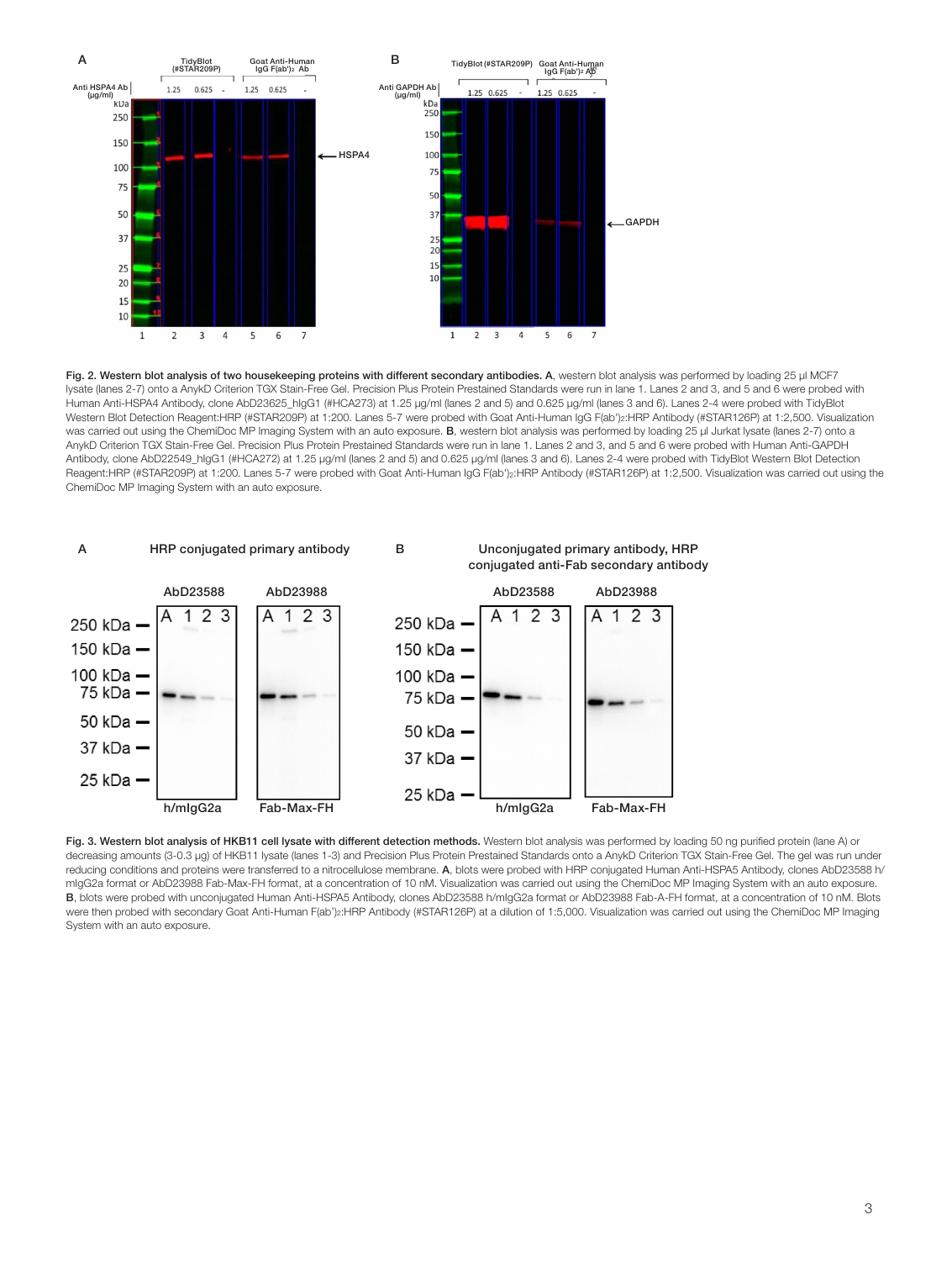# **Troubleshooting**

| Problem                                                             | Possible Cause and Course of Action                                                                                                                                                                                                                                                                                                                                                                                                                                                                                                                                                                                                                                                                                                                                                                                                                                                                                                                    |  |
|---------------------------------------------------------------------|--------------------------------------------------------------------------------------------------------------------------------------------------------------------------------------------------------------------------------------------------------------------------------------------------------------------------------------------------------------------------------------------------------------------------------------------------------------------------------------------------------------------------------------------------------------------------------------------------------------------------------------------------------------------------------------------------------------------------------------------------------------------------------------------------------------------------------------------------------------------------------------------------------------------------------------------------------|--|
| No bands on the<br>western blot                                     | 1. Transfer did not work. Check protein<br>by staining the gel and/or the<br>membrane.<br>2. Incorrect secondary antibody used.<br>Try an anti-human Fab or a suitable<br>epitope tag antibody.<br>3. Antibody stored at 4°C for several<br>weeks or subjected to several freeze-<br>thaw cycles. Use a fresh aliquot of<br>antibody that has been stored at -20°C<br>or below.<br>4. Detection reagents are contaminated.<br>Use fresh detection reagents.<br>5. Antigen not expressed in the source<br>used or insufficient antigen loaded on<br>the gel. Check source is appropriate<br>or increase amount of source material.<br>6. Antibody not suitable for western<br>blotting. Run a western blot with<br>sufficient amounts of pure antigen.                                                                                                                                                                                                  |  |
| Weak signal                                                         | 1. Low transfer efficiency. Perform<br>transfer according to the<br>manufacturer's protocol.<br>2. Insufficient sample loaded on the gel.<br>Load more sample.<br>3. Primary or secondary antibody<br>concentration was too low. Optimize<br>the protocol for the reagents.<br>4. Exposure time (for ECL detection) was<br>too short. Re-expose the blot for a<br>longer time.                                                                                                                                                                                                                                                                                                                                                                                                                                                                                                                                                                         |  |
| White (negative) bands<br>after detection with<br><b>ECL</b> system | 1. Too much protein loaded or antibody<br>concentrations too high, leading<br>to depletion of substrate. Load<br>less sample and optimize antibody<br>concentrations.                                                                                                                                                                                                                                                                                                                                                                                                                                                                                                                                                                                                                                                                                                                                                                                  |  |
| High background<br>signal                                           | 1. Concentration of primary and/or<br>secondary antibody too high. Optimize<br>antibody concentrations.<br>2. Transfer and incubation buffers are<br>contaminated. Use fresh buffers.<br>3. Contaminated blocking agent. Use<br>fresh blocking agent.<br>4. Incorrect concentration of blocking<br>agent. Make sure the correct<br>concentration is used, as described in<br>the general tips/protocol section.<br>5. Membrane dried out during one or<br>more steps of the procedure. Repeat,<br>making sure that the membrane is not<br>allowed to dry at any time during the<br>procedure.<br>6. Washing time too short or insufficient<br>buffer volume used for washes.<br>Increase length of washing steps and/<br>or volume of wash buffer.<br>7. Insufficient amount of Tween 20 in<br>the buffers. Use TBS with 0.05-0.1%<br>Tween 20.<br>8. Film overexposed or blot developed<br>for too long. Reduce exposure and/or<br>development times. |  |

| Problem                             | Possible Cause and Course of Action                                                                                                                                                                                                                                                                                                                                                                                                                                                                                                                                                                             |
|-------------------------------------|-----------------------------------------------------------------------------------------------------------------------------------------------------------------------------------------------------------------------------------------------------------------------------------------------------------------------------------------------------------------------------------------------------------------------------------------------------------------------------------------------------------------------------------------------------------------------------------------------------------------|
| High background<br>signal continued | Antibodies stored at 4°C for several<br>9.<br>weeks or subjected to several freeze-<br>thaw cycles. Use a fresh aliguot of<br>antibody that has been stored at<br>$-20$ °C or below.<br>10. Non-specific interaction with<br>genomic DNA. Sonicate the lysates<br>with ultrasound or treat with DNases<br>to disrupt/digest genomic DNA.<br>11. Secondary antibody is cross-reactive.<br>Perform western blot without primary<br>antibody to confirm cross-reactivity<br>of secondary. Replace cross-reactive<br>secondary with substitute that is<br>suitable for the primary HuCAL<br>antibody format in use. |

#### Technical Assistance

Experienced technical advisors are available to help with any questions regarding HuCAL antibodies and their applications, both before project start and after antibody delivery. Since HuCAL technology provides many opportunities for optimizing the antibody generation process according to specific needs, we encourage the discussion of your antibody project with one of our scientists at an early stage. They can help with project design, antigen preparation, and provide information about the many options that are simply not available with typical animal based technologies. Once the antibodies are delivered, they can also provide valuable advice about protocols and detection systems. Contact us at antibody sales muc@bio-rad.com for more information or visit bio-rad-antibodies.com/HuCAL. General technical support requests related to catalog antibodies and accessory products can also be addressed to antibody\_ tech\_uk@bio-rad.com.

## **Confidentiality**

We treat all data and material provided to us by customers as completely confidential, including customer name and affiliation. Information from customers is used only as necessary for the successful and safe performance of the antibody generation project. We are pleased to provide a signed Confidential Disclosure Agreement (CDA) upon request.

Visit bio-rad-antibodies.com/western-blotting for a detailed guide dedicated to western blotting.